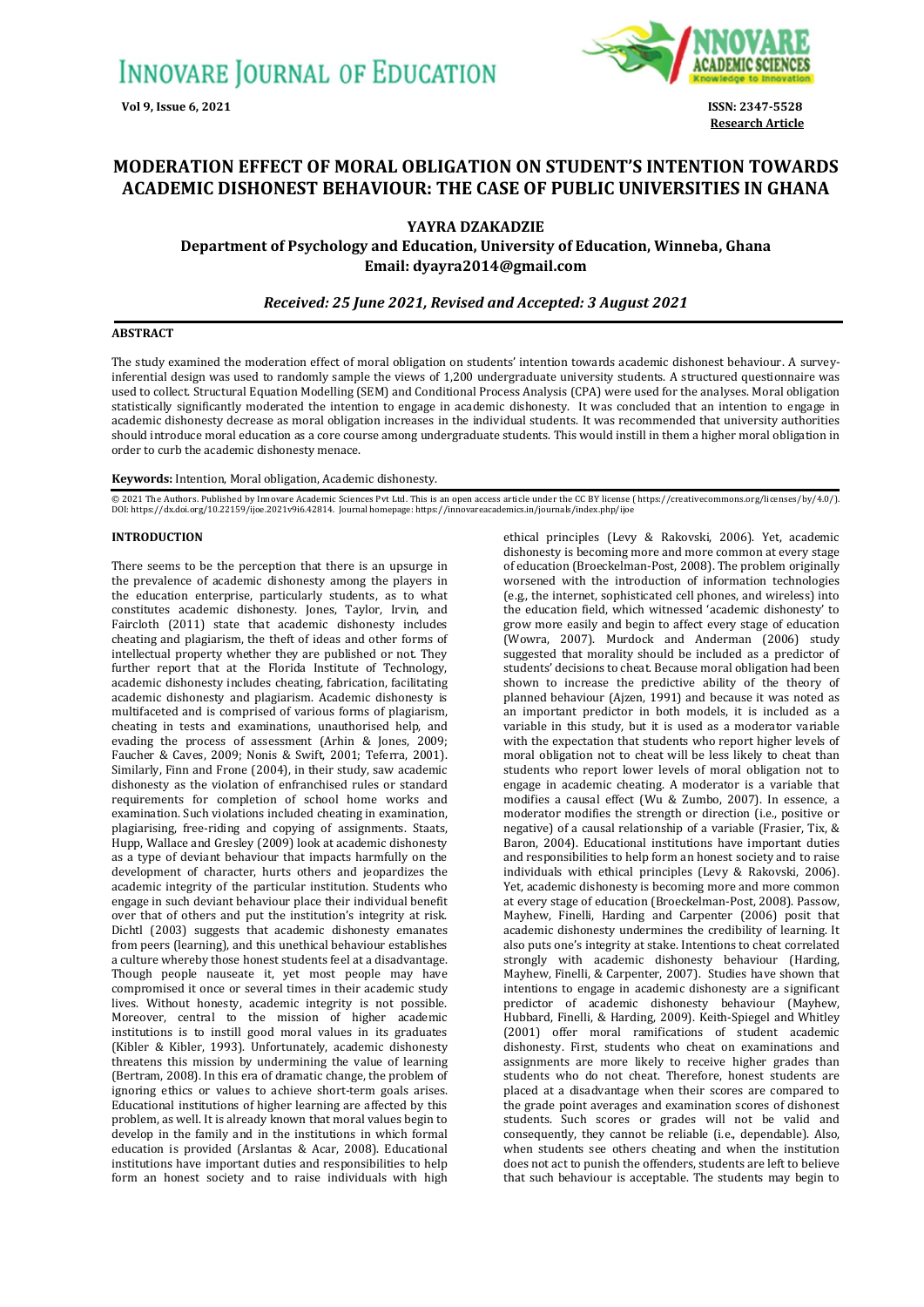believe that hard work does not lead to academic success and that dishonesty is the best way to be successful in college. These unattended moral ramifications may influence students' intention to commit academic dishonest behaviour. The issue, therefore, needs to be addressed. However, it looks as if the issue is yet to attract sufficient attention from researchers in the field of education. Subsequently, this study was undertaken to examine the moderating effect of moral obligation on the intention of undergraduate students towards academic dishonest behaviour in public universities in Ghana.

## **RESEARCH QUESTION**

What is the moderation effect of moral obligation on students' intention to commit academic dishonest behaviour in public universities in Ghana?

## **METHODOLOGY**

A survey-inferential design was used in this study. One thousand and two hundred (1,200) undergraduate students participated. A simple random sampling technique was used to select the participants for the study. A structured questionnaire was used to collect data. The first section of the questionnaire

## *Innovare Journal of Education, Vol 9, Issue 6, 2021, 24-27*

assessed the prevalence of academically dishonest behaviours with sixteen (16) items. The second section assessed intention to commit academic dishonest behaviour with five (5) items. The third section assessed the moral obligations of students towards academic dishonest behaviour with three (3) items. All the items were close-ended items and scored polytomously. The reliability index for this scale was 0.82. The research question was answered using Structural Equation Modelling (SEM) and Conditional Process Analysis (CPA).

## **RESULTS**

To find out the moderation effect of moral obligation on the relationship between intention and academic dishonesty and more specifically to ascertain whether moral obligation moderated the relationship between intention and academic dishonesty, the SEM analysis was employed. The results showed that exogenous variables (attitude, goal, cost, selfefficacy and subjective norms) had a significant indirect effect on academic dishonesty. The relationship between the mediation variable and the criterion variable also yielded a statistically significant result (0.265).

Table 1 presents the result of the moderation effect of intention and academic dishonesty.

## **Table 1: Moderation effect of moral obligation on the link between intention and academic dishonesty**

| Variable         | Coeffi.   | t-value   | p-value | $LLCI*$   | $ULCI*$   |
|------------------|-----------|-----------|---------|-----------|-----------|
| Constant         | 9.3740    | 103.2884  | 0.0000  | 9.1960    | 9.5521    |
| Moral Obligation | $-0.0747$ | $-2.0904$ | 0.0368  | $-0.1449$ | 0.0046    |
| Intention        | 0.2084    | 6.6766    | 0.0000  | 0.1472    | 0.2696    |
| Interaction      | $-0.0387$ | $-2.7857$ | 0.0054  | $-0.0114$ | $-0.0114$ |

\*Lower Limit Confidence Interval (LLCI) and Upper Limit Confidence Interval (ULCI)

Table 1 presents the interaction effect of moral obligation on the relationship between intention and academic dishonesty. It is obvious that moral obligation and intention are significant predictors of academic dishonesty with [t (3, 1196  $= 2.0900$ ,  $p < 0.0050$ ] and [t (3, 1196 = 6.6800,  $p < 0.0000$ ]] respectively. The interaction effect [t (3, 1196 = 2.7900, p < 0.0050] of moral obligation on the link between intention and academic dishonesty is statistically significant. The interaction is less than 0.0500 alpha level so there was a significant moderation. Moral obligation is a significant moderator of intention to engage in academic dishonesty. Both the upper and the lower level confidence interval did not include zero, so there was a statistically significant moderation effect in the population.

To further examine the moderation effects of moral obligation on the link between intention and academic dishonesty, the conditional process analysis was used and the result was presented in table 2.

| Table 2: Conditional effect of intention on academic dishonesty at the value of the moderator (moral obligation) |
|------------------------------------------------------------------------------------------------------------------|
|------------------------------------------------------------------------------------------------------------------|

| <b>Model obligation</b> | Effect | t-value | p-value |
|-------------------------|--------|---------|---------|
| Low (-3.5290)           | 0.3264 | 6.5268  | 0.0000  |
| Moderate (.0000)        | 0.2084 | 6.6766  | 0.0000  |
| High (3.0529)           | 0.0904 | 1.6394  | 0.1014  |

Table 2 shows that the conditioned effect of moral obligation ranges from -3.5290 to higher 3.0529; however, a lower level of moral obligation (-3.053) mean that intention had a significant effect on academic dishonesty. And with an average level (.000) of moral obligation, intention had a positive significant effect on academic dishonesty and finally, at a higher level of moral obligation (3.053), intention to engage in academic dishonesty was not significant. This implies that as one moves from a lower level of moral obligation, there is a highly statistically significant positive relationship between intention and academic dishonesty to a statistically not significant level with high moral obligation. This means that the relationship between intention and academic dishonesty moves from positive statistically significant to statistically no significant as moral obligation increases. This implies that if an individual has a higher moral obligation, his intention to engage in academic dishonesty reduces but with low moral obligation, intention to engage in academic dishonesty increases.

#### **DISCUSSION**

The statistically significant inverse effect was found between moral obligation and intentions to engage in academic dishonesty. This finding contradicted similar studies on academic dishonesty, which found a positive effect (Ajzen, 1991). The moral obligation in this study was a significant moderator for the intention to engage in academic dishonesty. More importantly, it either increased or decreased the intention to engage in academic dishonesty. This confirms the findings of Beck and Ajzen (1991) and Harding et al. (2007). Indeed, moral obligation is key in informing intention to engage in examination malpractices, plagiarism, falsification, or any form of academic dishonest behaviour because of the belief system (Ajzen & Fishbein, 2005) and their ethics. The effect and the inverse relationship of moral obligation with intention whether to engage in academic dishonesty or not indicate that students with a weak sense of moral obligation to avoid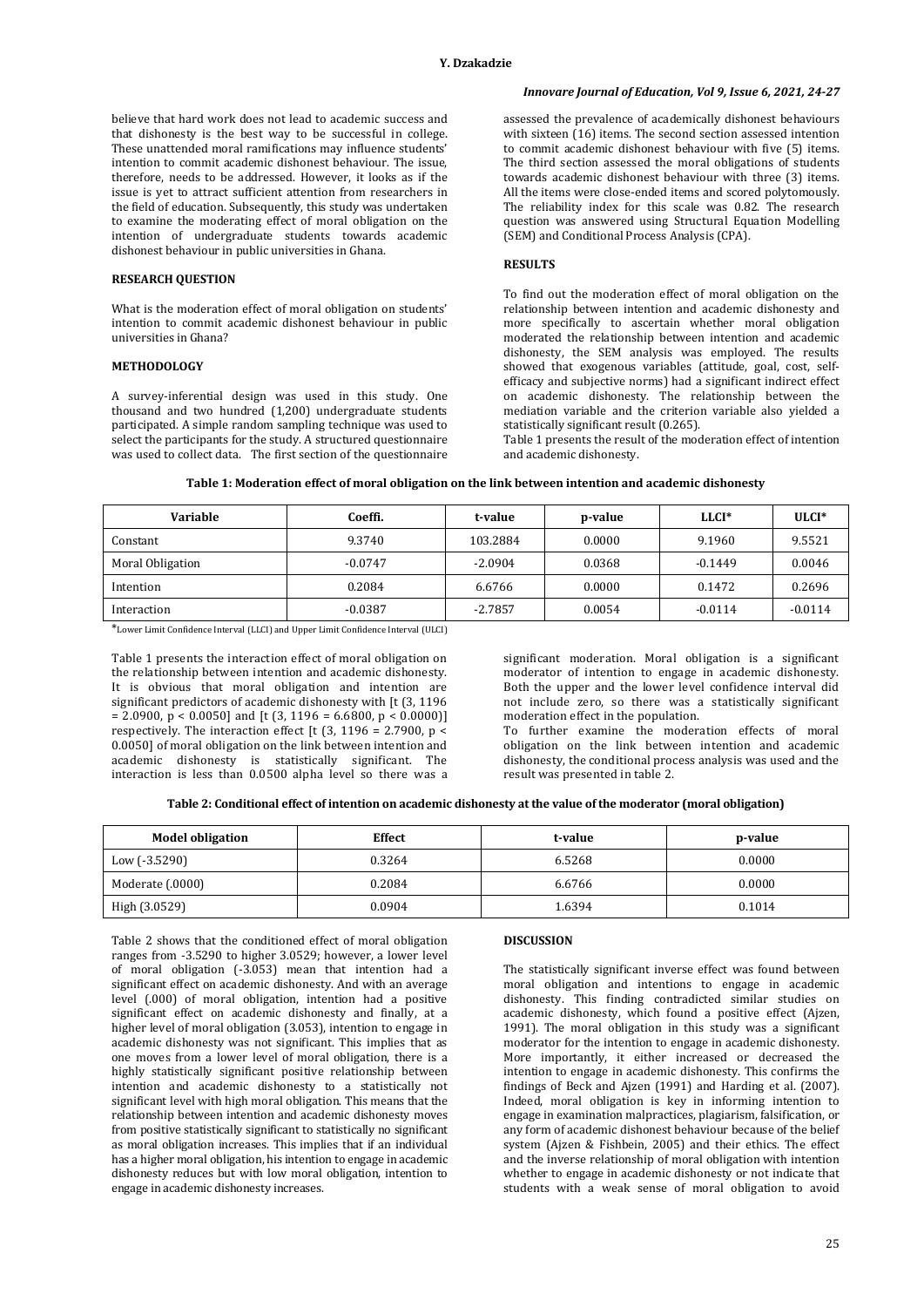cheating will be more likely to cheat in a given situation. Therefore, it is obvious that the model statistically significantly fits the data. Indeed, the model provided an explanation that the level of the moderating variable that one possesses (moral obligation) determines whether the individual will ultimately end up engaging in academic dishonesty or not.

### **CONCLUSION**

The moderating variable, moral obligation, moderated immensely the relationship between intention and academic dishonesty. An intention to engage in academic dishonesty decreases as moral obligation increases in the individual students. Similarly, an intention to engage in academic dishonesty increases as moral obligation decreases among the students.

#### **Recommendation**

University authorities should increase the barriers towards academic dishonesty and by making it more difficult to cheat. An example of these barriers could be stricter monitoring of examinations by the university authorities, introduction of computer-based testing to eliminate many opportunities to cheat that are inherent in paper-and-pencil tests and enforcing the use of electronic plagiarism software. Furthermore, university authorities should institute honour codes or make a concerted effort to disseminate stories about students who resisted opportunities to engage in academic dishonesty, students who received awards for integrity and efforts of students who actively support a culture of academic integrity. Such stories should be viewed as most significant and may have the greatest effect when conveyed by students and student leaders during an orientation session for fresh students. Finally, university authorities should introduce moral education as a core course for undergraduate students. This will instill in them a higher moral obligation in order to curb the academic dishonesty menace.

### **ACKNOWLEDGEMENT**

Nil.

#### **AUTHORS CONTRIBUTIONS**

The author did the study single-handedly.

### **CONFLICT OF INTEREST**

The researcher declared no conflict of interest in the conduct of the study.

## **FUNDING SOURCE**

There was no funding from agency.

## **REFERENCES**

- Ajzen, I. (1991). The theory of planned behaviour. *Organizational Behaviour and Human Decision Processes, 50*(2), 179-211[. doi:10.1016/0749-5978\(91\)90020-T](https://www.sciencedirect.com/science/article/abs/pii/074959789190020T)
- Ajzen, I., & Fishbein, M. (2005). The influence of attitudes on behaviour. In D. Albarracin, B. T. Johnson and M.P. Zanna (Eds.), *Handbook of Attitudes and principle change: Basic principles* (173-221)*.* NJ: Lawrence Erlbaum Associates.
- Arhin, A. O., & Jones, K. A. (2009). A multidiscipline exploration of college students' perceptions of academic dishonesty: Are nursing students different from other college students? *Nurse Education Today, 29*, 710-714. [doi:10.1016/j.nedt.2009.03.001](https://pubmed.ncbi.nlm.nih.gov/19342132/)
- Arslantas, C. C., & Acar, G. (2008). Perceptions of academic and business dishonesty among senior level students. *Management, 19*(60), 32–49. Retrieved from [https://app.trdizin.gov.tr/publication/paper/detail/Tnpj](https://app.trdizin.gov.tr/publication/paper/detail/TnpjeE1qazU) [eE1qazU](https://app.trdizin.gov.tr/publication/paper/detail/TnpjeE1qazU)

## *Innovare Journal of Education, Vol 9, Issue 6, 2021, 24-27*

- Beck, L., & Ajzen, I. (1991). Predicting dishonest actions using the theory of planned behaviour. *Journal of Research in Personality, 25*(3), 285-301. [doi:1016/0092-](https://www.sciencedirect.com/science/article/abs/pii/009265669190021H) [6566\(91\)90021-H](https://www.sciencedirect.com/science/article/abs/pii/009265669190021H)
- Bertram, G. T. (2008). Academic integrity in the twentyfirst century: A teaching and learning imperative. *ASHE Higher Education Report, 33*(5), 123. Retrieved from <https://eric.ed.gov/?id=EJ791635>
- Broeckelman-Post, M. A. (2008). Faculty and student classroom influences on academic dishonesty*. IEEE Transactions on Education. 51*(2) 206–211. [doi:](https://ieeexplore.ieee.org/document/4472093)  [10.1109/TE.2007.910428](https://ieeexplore.ieee.org/document/4472093)
- Dichtl, J. (2003). Teaching integrity. *History Teacher, 36*(3), 367-373. Retrieved from <https://eric.ed.gov/?id=EJ824488>
- Faucher, D., & Caves, S. (2009). Academic dishonesty: Innovating cheating techniques and the detection and prevention of them. *Teaching and Learning in Nursing*, *4*(2), 37-41. [doi:10.1016/j.teln.2008.09.003](https://www.sciencedirect.com/science/article/abs/pii/S1557308708000826)
- Finn, K. V., & Frone, M. R. (2004). Academic performance and cheating: Moderating role of school identification and self-efficacy. *The Journal of Educational Research, 97*(3), 115-121. [doi:10.3200/JOER.97.3.115-121](https://doi.org/10.3200/JOER.97.3.115-121)
- Frasier, P. A., Tix, A. P., & Barron, K. E. (2004). Testing moderator and mediator effects in counselling psychology research. *Journal of Counselling Psychology, 51*(1), 115- 134[. doi:10.1037/0022-0167.51.1.115](https://www.researchgate.net/publication/200008802_Testing_Moderator_and_Mediator_Effects_in_Counseling_Psychology_Research)
- Harding, T., Mayhew, M., Finelli, C., & Carpenter, D. (2007). The theory of planned behaviour as a model of academic<br>dishonesty in humanities and engineering dishonesty in humanities and engineering undergraduates. *Ethics & Behaviour, 17*(3), 255-279. [doi:10.1080/10508420701519239](https://www.tandfonline.com/doi/abs/10.1080/10508420701519239?journalCode=hebh20)
- Jones, L., Taylor, R., Irvin, S., & Faircloth, L. (2011). Academic integrity & academic dishonesty: A handbook about cheating & plagiarism. Retrieved from [https://repository.lib.fit.edu/bitstream/handle/11141/26](https://repository.lib.fit.edu/bitstream/handle/11141/2601/JonesAcademicIntegrity.pdf?sequence=1&isAllowed=y) [01/JonesAcademicIntegrity.pdf?sequence=1&isAllowed=y](https://repository.lib.fit.edu/bitstream/handle/11141/2601/JonesAcademicIntegrity.pdf?sequence=1&isAllowed=y)
- Keith-Spiegel, P., & Whitley, B. (2001). Introduction to the special issue. *Ethics & Behaviour, 11*(3), 217-218. [doi:10.1207/S15327019EB1103\\_1](https://www.tandfonline.com/doi/abs/10.1207/S15327019EB1103_1)
- Kibler, W. L., & Kibler, P. V. (1993). When students resort to cheating. *The Chronicle of Higher Education*. Retrieved from [https://www.chronicle.com/article/when-students](https://www.chronicle.com/article/when-students-resort-to-cheating/)[resort-to-cheating/](https://www.chronicle.com/article/when-students-resort-to-cheating/)
- Levy, E. S., & Rakovski, C. C. (2006). Academic dishonesty: A zero-tolerance professor and student registration choices. *Research in Higher Education, 47*(6), 735–754. Retrieved fro[m https://www.jstor.org/stable/40197574](https://www.jstor.org/stable/40197574)
- Mayhew, M. J., Hubbard, S. M., Finelli, C. J., & Harding, T. S. (2009). Using structural equation modelling to validate the theory of planned behaviour as a model for predicting student cheating. *The Review of Higher Education, 32*(4), 441- 468. [doi:10.1353/rhe.0.0080](https://deepblue.lib.umich.edu/bitstream/handle/2027.42/86093/E3_Mayhew_et_al_2009.pdf?sequence=1&isAllowed=y)
- Murdock, T. B., & Anderman, E. M. (2006). Motivational perspectives on student cheating: Toward an integrated model of academic dishonesty. *Educational Psychologist, 41(3)*, 129-145[. doi:10.1207/s15326985ep4103\\_1](https://www.tandfonline.com/doi/abs/10.1207/s15326985ep4103_1)
- Nonis, S., & Swift, C. W. (2001). An examination of the relationship between academic dishonesty and workplace dishonesty: A multi campus investigation. *Journal of Education for Business, 77*(2), 69-77. [doi:10.1080/08832320109599052](https://www.tandfonline.com/doi/abs/10.1080/08832320109599052)
- Passow, H. J., Mayhew, M. J., Finelli, C. J., Harding, T. S., & Carpenter, D. D. (2006). Factors influencing engineering students' decisions to cheat by type of assessment*. Research in Higher Education, 47*(6), 643-684. [doi:10.1007/s11162-006-9010-y](https://link.springer.com/article/10.1007/s11162-006-9010-y#citeas)
- Staats, S., Hupp, J. M., Wallace, H., & Gresley, J. (2009). Heroes don't cheat: An examination of academic dishonesty and students' views on why professors don't report cheating. *Ethics and Behaviour, 19*(3), 171-183. [doi:10.1080/10508420802623716](https://www.tandfonline.com/doi/abs/10.1080/10508420802623716)
- Teferra, D. (2001). Academic dishonesty in African universities-trends, challenges, and repercussions: An